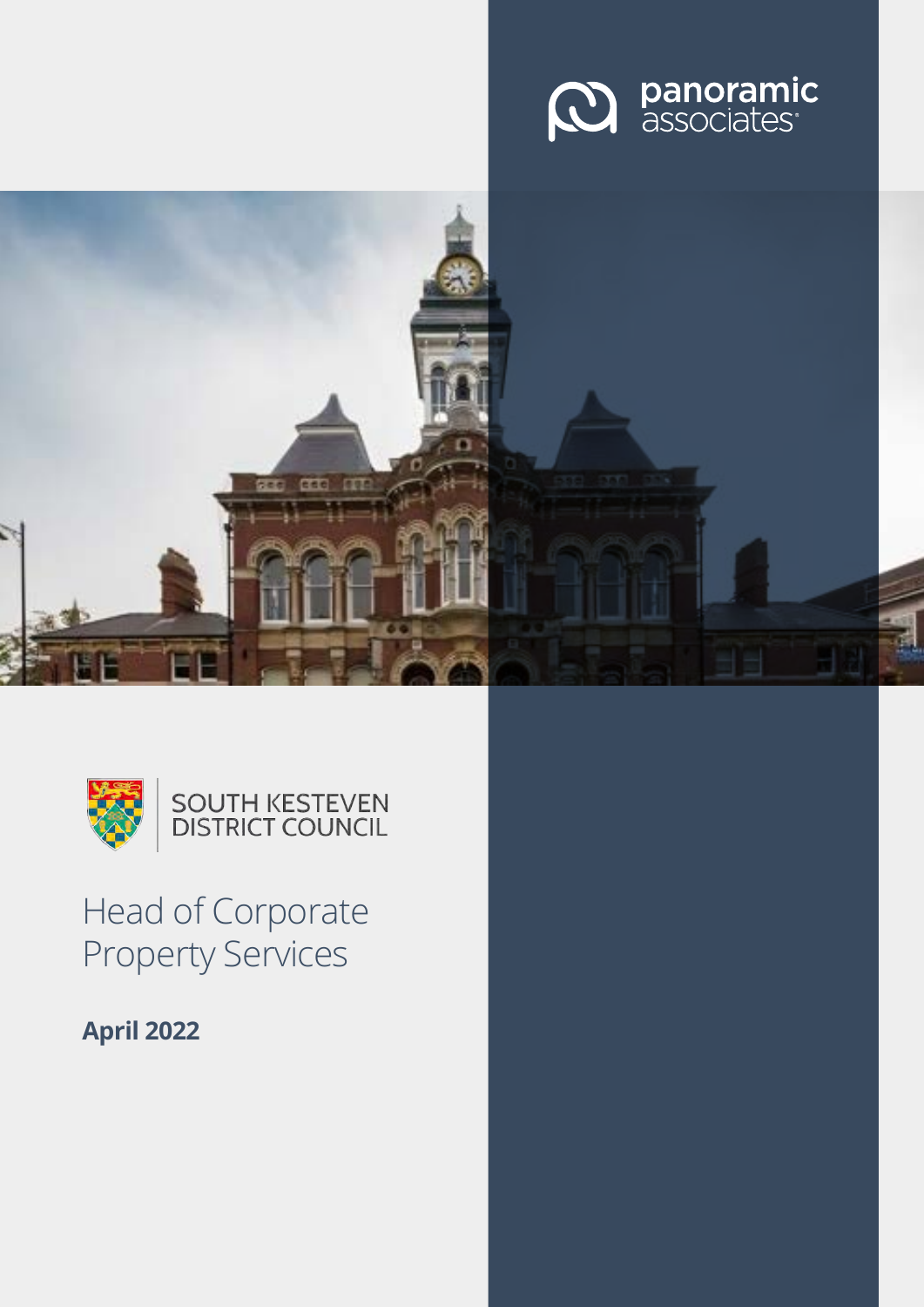

## **The opportunity with South Kesteven District Council**

#### **The head of Corporate Property Services is an exciting new, highprofile role, leading on the development and implementation of the Council's Corporate Asset Management Strategy.**

South Kesteven District Council want to change people's lives in meaningful and positive ways by becoming the best District in which to live, work, and visit. It is the people in Team SK who make it all possible. This post holder will be joining the Council's Property Service at a particularly demanding time, and you will lead in delivering change, and provide senior operational management to the Council's property service functions.

South Kesteven are therefore seeking to secure an excellent Head of Corporate Property Services. Reporting directly to the Director of Housing and Property, SKDC are looking for an inspiring leader with a proven track record of producing fantastic work to lead on ambitious plans.

A positive and resilient manager, you'll be good with people and strive to make your service the best that it can be. You'll drive, encourage, and develop creative talent within the Corporate Property Services team supporting them to achieve key objectives.

You'll be passionate about all areas of corporate property services and will have a proven track record in delivering a successful corporate property function in a social housing environment.

Working collaboratively with key stakeholders, you'll utilise your strong interpersonal skills to develop and maintain effective relationships within the political environment.

You won't be afraid to challenge traditional thinking, and you'll be adept at networking, advising, and building relationships, delivering innovation wherever possible.



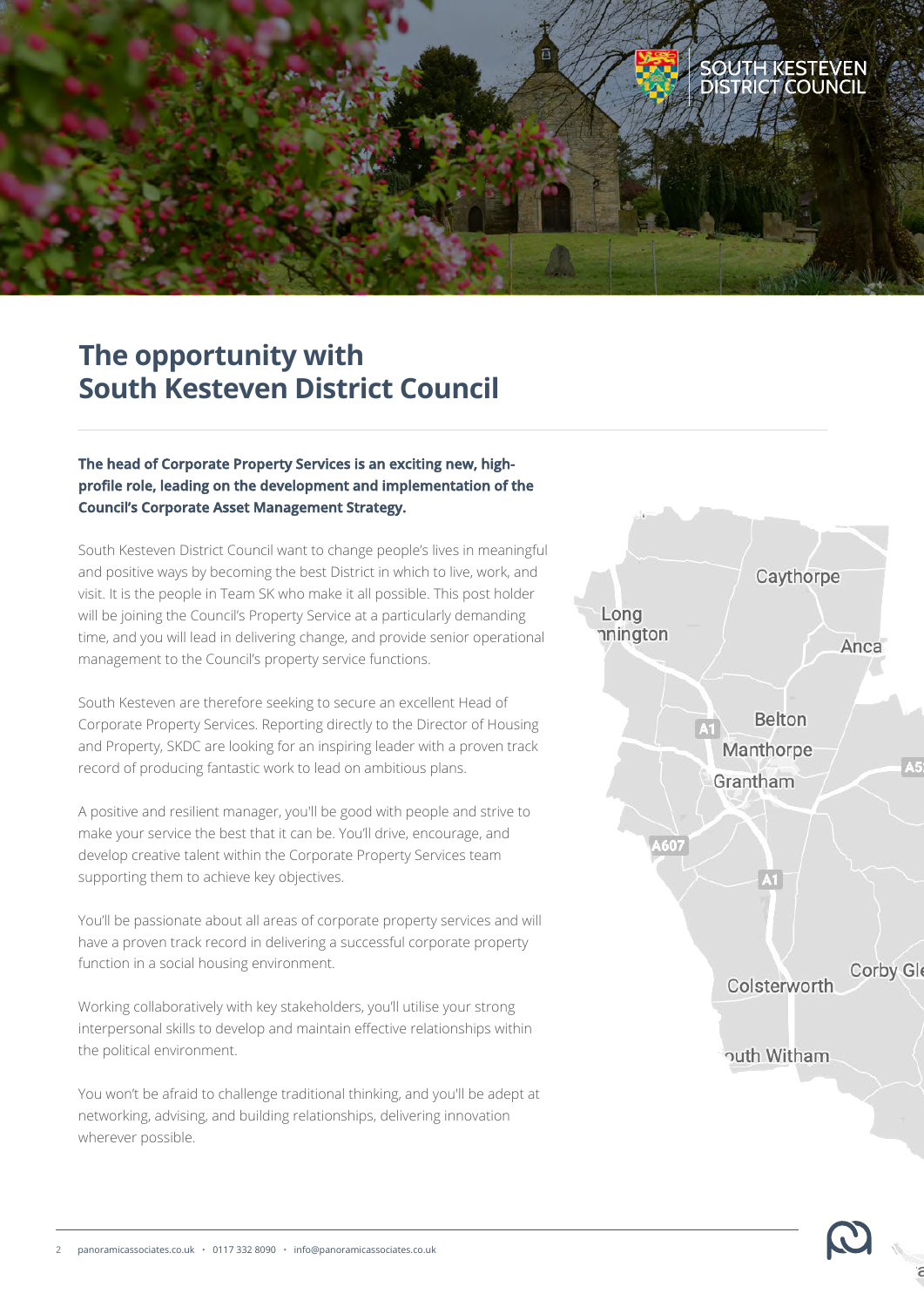## **The Role**



### **Purpose of Post:**

The purpose of the Head of Corporate Property Service role is to provide senior operational management to the Council's property service functions including:

### Main Statement of Responsibilities

- **•** Responsibility for the overall operational management and planned maintenance of the Council's Corporate Assets, ensuring that all investment requirements align with the corporate business plan and ensuring that any peaks and troughs in the investment plan are smoothed out.
- **•** To provide specialist support and advice and to undertake negotiations in connection with the acquisition and disposal of properties involving capital values ensuring best value is achieved for the Council and in accordance with the asset management plan, asset disposal strategy and other council strategies.
- **•** 3To identify and assess potential investment opportunities which complement the Council's existing commercial property portfolio and contribute to the council's regeneration and maximise return on investment and to provide recommendations as necessary to the Corporate Management Team.
- **•** To provide reports and valuations of property across the Council's portfolio, including insurance valuations.
- **•** To negotiate terms for the variation of restrictive covenants.
- **•** To ensure the production of comprehensive property records for Asset Management purposes and in the management of the Council's Terrier system and ensuring records are accurate and up to date.
- **•** To provide data, reports and analytics on the performance of the property portfolio as required.
- **•** To negotiate with contractors/suppliers and take advice from other council officers as necessary with regard to procurement.
- **•** To provide specialist support and advice in relation to the development and implementation of other relevant strategies and plans and identify opportunities to enhance income and capital returns from the portfolio.
- **•** Ensure all legal and regulatory requirements are met in terms of property, assets, health and safety.
- **•** Overall responsibility for the full range of the organisation's
- **•** Leading on the development and implementation of the Council's Corporate Asset Management Strategy.
- **•** Leading on the Council's Housing New Build Programme.

### Corporate Responsibilities

- **•** Implement the Corporate Plan in to an effective and deliverable service plan.
- **•** Lead by example in conducting appraisals, one to one's and workforce planning for relevant areas.
- **•** Work collaboratively across all service clusters with other managers and senior managers.
- **•** Develop and maintain effective working relationships with all areas of the Council and where required, external organisations.
- **•** To ensure direct reports understand their accountability, responsibility and need for cross-functional working across the Council
- **•** Effectively lead and manage staff
- **•** Be accountable for all allocated budget
- **•** Ensure that Health & Safety legislation and the Council's Health & Safety requirements are complied with and monitored within the postholder's area of responsibility.
- **•** Be aware of and comply with the Council's Equal Opportunities Policy, safeguarding arrangements and other corporate strategies and policies.
- **•** Realise that assigned resources may be released to contribute to corporate projects to deliver priority outcomes.
- **•** As and when required manage a corporate project to deliver defined operational or priority outcomes.
- **•** Ensure commercially advantageous business plan in place for all business areas.
- **•** Understand commercial priorities of Council to optimise use of resources.
- **•** Manage business with set outcomes to ensure resources are aligned to organisational outcomes and key business objectives.
- **•** Identify and introduce best practice ways of working to drive performance up to agreed standards in a cost-effective way.
- **•** Provide or make available professional/technical support to the team and the Council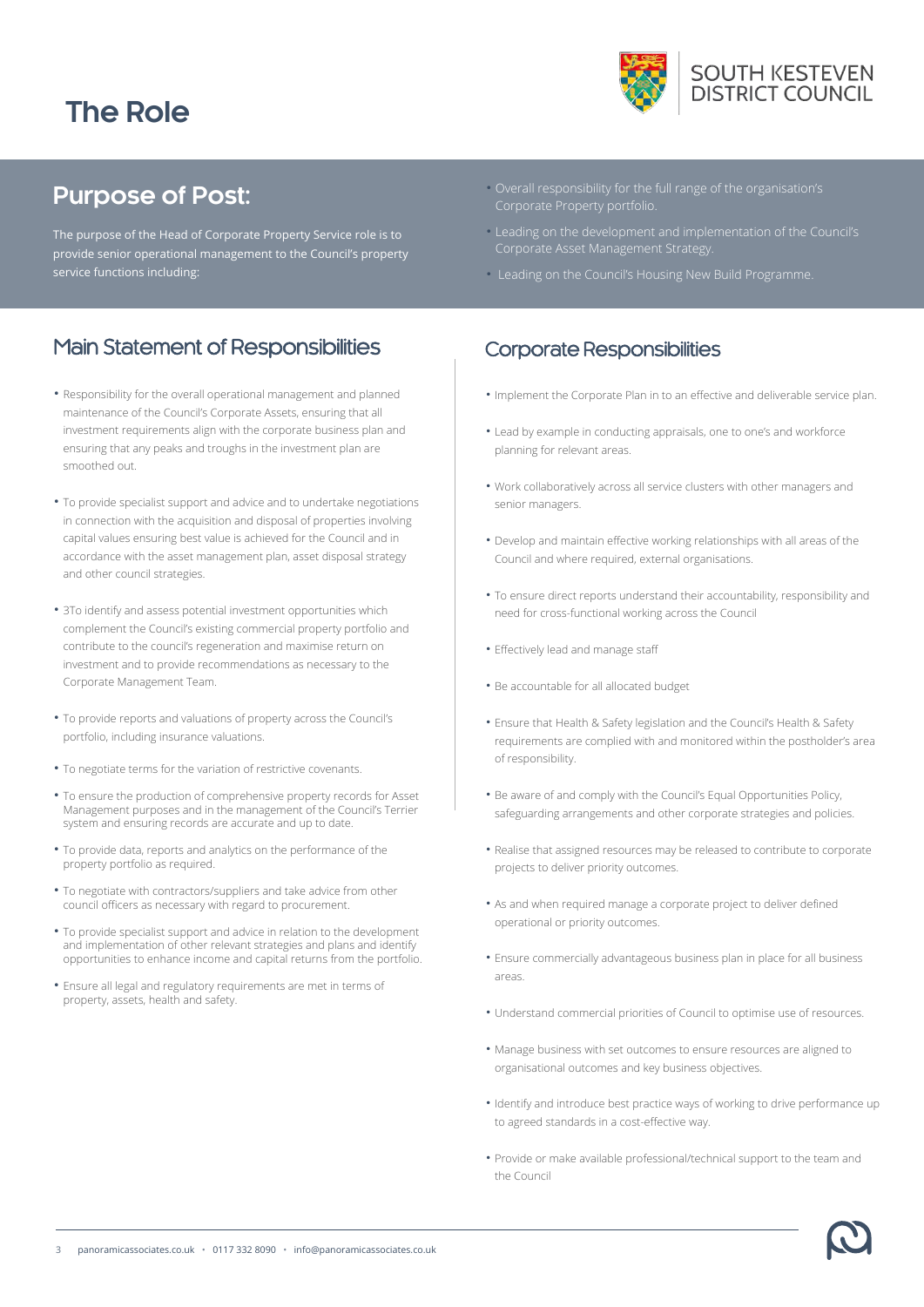

## **South Kesteven District Council – Core Values**

SKDC's vision is to "be the best district in which to live, work, and visit." To achieve this promise, they are building an organisation with a strong internal culture. SKDC's values determine how they behave and deliver services to their residents and businesses and how they interact with each other. SKDC believe that their values are just as important as skills.



#### **Accountability**

Which means ensuring that everyone at every level is responsible of what they do and takes ownership for their actions and decisions.



#### **Flexibility**

Which means working in different ways, at different times and in different places to meet the needs of our residents and businesses.

#### **Agility**

Which means working together to get the job done, using our skills to get the best outcome for our residents and businesses.



#### **Equity**

Which means ensuring that we treat each other with respect, irrespective of rank, position, or status. This echoes our commitment to provide consistently good services to both our internal and external customers.



#### **Networking**

Which means that as a council we recognise that ours is not the only voice or opinion. We embrace the views of others and use formal and informal networks to improve performance and ensure the solutions we deliver meet the needs of our customers.



#### **Always Learning**

Means sharing knowledge, skills, and expertise to enable the council to go from strength to strength and learn from everything we do.



#### **Talent**

Means harnessing the incredible ability that is within the council and valuing the contribution that everyone can make.

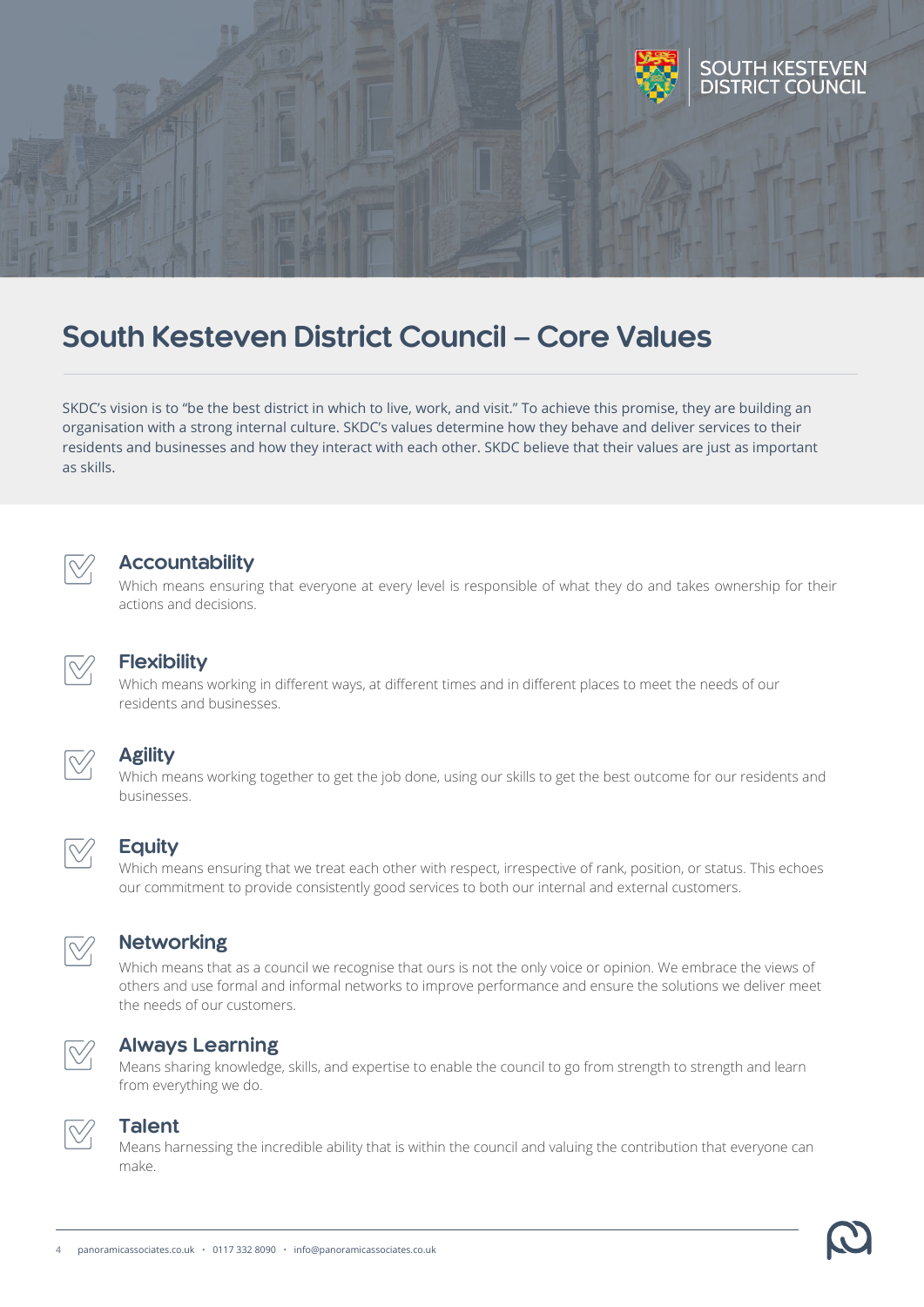## **Person Specification**



### **Essential**

- 
- functions.
- Experience of managing revenue and capital budgets.
- best practice.
- 
- 
- 
- 

### **Communication and Interpersonal Skills**

- Able to effectively communicate with all Stakeholders verbally, in writing, on a one-to-one basis and at meetings
- Excellent Report writing and communication skills
- Good interpersonal skills
- Ability to deal with difficult situations calmly and diplomatically
- Ability to assess and summarise complex information and make recommendations
- Ability to manage change
- Adaptable and flexible

## **Qualifications**

#### **Essential**

- Degree, or equivalent professional qualification or equivalent work experience.
- Full driving licence and ready access to a vehicle.

#### **Desirable**

• Membership of an appropriate professional body such as CIOB, CIH or RICS.